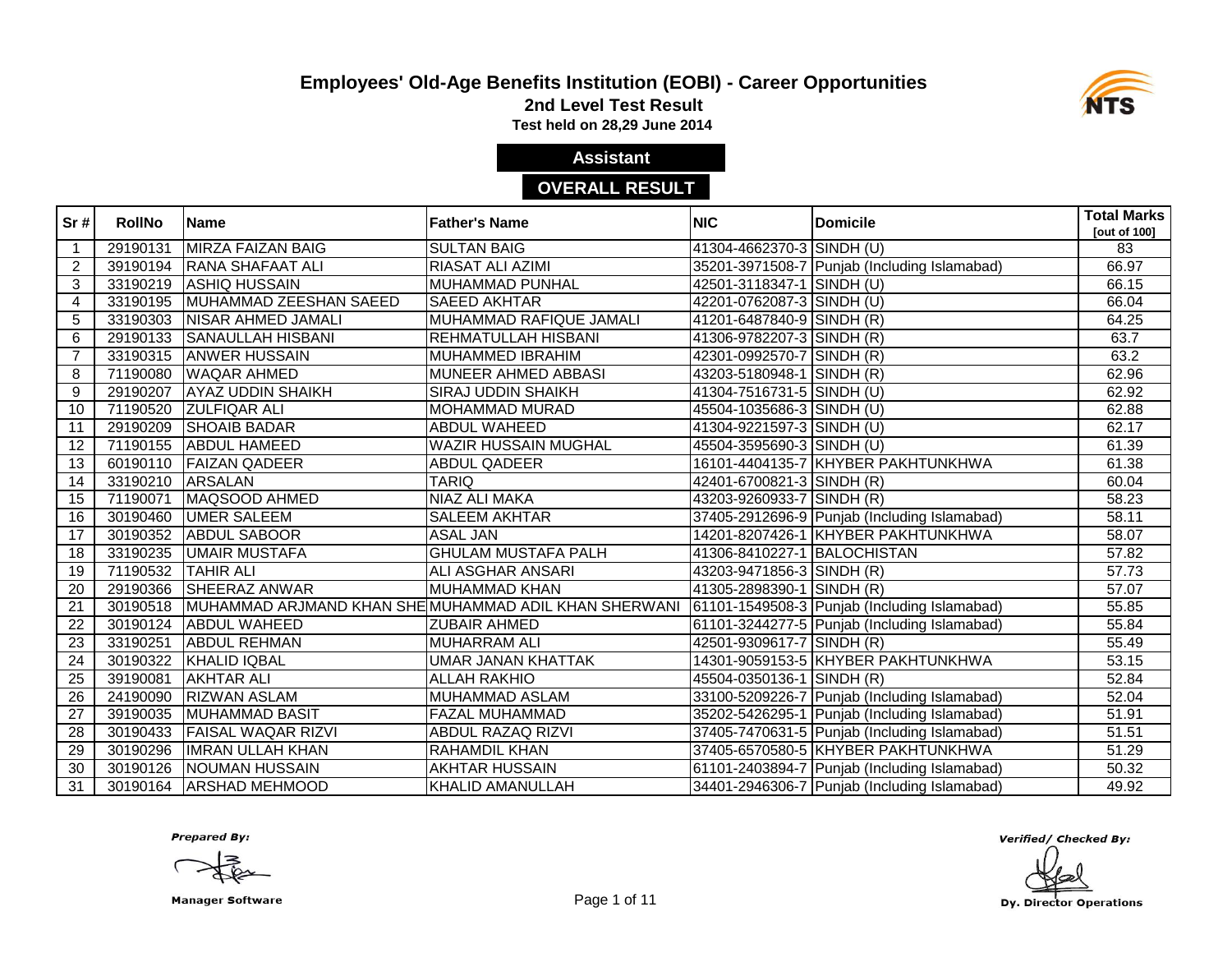

**2nd Level Test Result**

**Test held on 28,29 June 2014** 

# **Assistant**

### **OVERALL RESULT**

| Sr#             | <b>RollNo</b> | <b>IName</b>                 | <b>Father's Name</b>       | <b>NIC</b>                | <b>Domicile</b>                                          | <b>Total Marks</b>  |
|-----------------|---------------|------------------------------|----------------------------|---------------------------|----------------------------------------------------------|---------------------|
|                 |               |                              |                            |                           |                                                          | <b>Tout of 1001</b> |
| 32              | 50190068      | <b>SALMAN AHMAD</b>          | <b>BASHIR AHMAD</b>        |                           | 36302-6479586-3 Punjab (Including Islamabad)             | 49.89               |
| 33              | 30190148      | <b>SHAZIA SHAFQAT</b>        | <b>SHAFQAT NASEER</b>      |                           | 61101-2033093-8 Punjab (Including Islamabad)             | 49.42               |
| 34              |               | 33190354 NAEEM AHMED QURESHI | <b>NAZIR AHMED QURESHI</b> | 45205-8589414-5 SINDH (R) |                                                          | 49.23               |
| $\overline{35}$ | 60190193      | <b>AFZAL AMIN</b>            | <b>FAZAL AMIN</b>          |                           | 17301-8338743-3 KHYBER PAKHTUNKHWA                       | 48.96               |
| 36              | 30190140      | <b>ZAKAULLAH SARA</b>        | <b>DOST MUHAMMAD</b>       |                           | 34103-1199660-3 Punjab (Including Islamabad)             | 48.49               |
| $\overline{37}$ |               | 39190235 KHALID JAVED        | <b>NAZIR AHMAD</b>         |                           | 35102-8531996-7 Punjab (Including Islamabad)             | 48.19               |
| 38              | 30190339      | MUHAMMAD IMRAN               | <b>ALLAH WASAYA</b>        |                           | 38101-9257291-7 Punjab (Including Islamabad)             | 48.12               |
| 39              | 30190227      | <b>MUHAMMAD UZAIR</b>        | <b>WAZEER AHMAD</b>        |                           | 32402-2196452-7 Punjab (Including Islamabad)             | 47.91               |
| 40              | 33190090      | MUHAMMAD AJAZ LONE           | MUHAMMAD GULBAZ LONE       |                           | 42501-2396017-3   FATA/Gilgit Baltistan (Northern Areas) | 47.77               |
| 41              | 30190410      | MUHAMMAD AMIR                | <b>MUHAMMAD SABIR</b>      |                           | 37405-0260064-9 Punjab (Including Islamabad)             | 47.7                |
| 42              | 50190041      | MUHAMMAD ARSALAN HAIDER      | <b>MUSHTAQ AHMAD</b>       |                           | 36302-8966968-7 Punjab (Including Islamabad)             | 47.68               |
| 43              | 30190086      | <b>CH. MUHAMMAD SHAKEEL</b>  | CH. MUHAMMAD SHABBIR       |                           | 37404-8329606-7 Punjab (Including Islamabad)             | 47                  |
| 44              | 30190267      | <b>GHULAM FARID</b>          | <b>MUHAMMAD SHAFI</b>      |                           | 37405-5062094-5 Punjab (Including Islamabad)             | 46.92               |
| 45              | 50190023      | <b>IMUHAMMAD SAJID</b>       | <b>AMAN ULLAH</b>          |                           | 32203-6412944-5 Punjab (Including Islamabad)             | 46.3                |
| 46              | 71190293      | <b>ABDUL NAEEM</b>           | <b>ABDUL GHAFOOR</b>       | 45501-3779084-7 SINDH (R) |                                                          | 45.88               |
| 47              | 30190131      | <b>BILAL ABID</b>            | KHALID AMANULLAH           |                           | 34401-0607794-7 Punjab (Including Islamabad)             | 45.54               |
| 48              | 30190252      | <b>ANAYAT ULLAH</b>          | MUHAMMAD ISMAIL            |                           | 37405-5724162-3 KHYBER PAKHTUNKHWA                       | 43.88               |
| 49              | 30190441      | <b>MUHAMMAD HARIS BUTT</b>   | <b>KHAWAJA M SAMAR</b>     |                           | 37405-8418263-7 Punjab (Including Islamabad)             | 43.01               |
| 50              | 39190219      | <b>SYED ALI SARFRAZ</b>      | <b>SYED SARFRAZ AHMED</b>  |                           | 34501-8609846-7 Punjab (Including Islamabad)             | 41.58               |
| 51              | 30190038      | <b>FAIZAN AHMED BAIG</b>     | SHABBIR AHMED BAIG         |                           | 61101-4205434-5 Punjab (Including Islamabad)             | 41.49               |
| 52              | 24190120      | MUHAMMAD ALI                 | <b>JALEES AHMAD</b>        |                           | 33202-1027770-5 Punjab (Including Islamabad)             | 39.96               |
| 53              | 30190161      | <b>KAMRAN JAVID</b>          | MUHAMMAD JAVID IQBAL       |                           | 37405-2736509-9 KHYBER PAKHTUNKHWA                       | 39.49               |
| 54              | 39190253      | <b>ASAD JAHAN KHAN</b>       | <b>ASHIQ HUSSAIN KHAN</b>  |                           | 34501-3614517-3 Punjab (Including Islamabad)             | 39.26               |
| $\overline{55}$ | 30190068      | <b>WASEEM AKRAM</b>          | MUHAMMAD AKRAM             |                           | 37203-6982061-3 Punjab (Including Islamabad)             | 39.03               |
| 56              | 22190027      | <b>GHULAM ABBAS</b>          | <b>MANZOOR HUSSAIN</b>     |                           | 32403-1638275-3 Punjab (Including Islamabad)             | 37.88               |
| 57              | 24190045      | MUHAMMAD TAYYAB              | <b>MUHAMMAD AZEEM</b>      |                           | 38403-7358911-7 Punjab (Including Islamabad)             | 35.77               |
| 58              | 24190041      | MUHAMMAD ATIF SHAHBAZ        | <b>SHAHBAZ ALI</b>         |                           | 33100-3672117-5 Punjab (Including Islamabad)             | 35.61               |

**Prepared By:**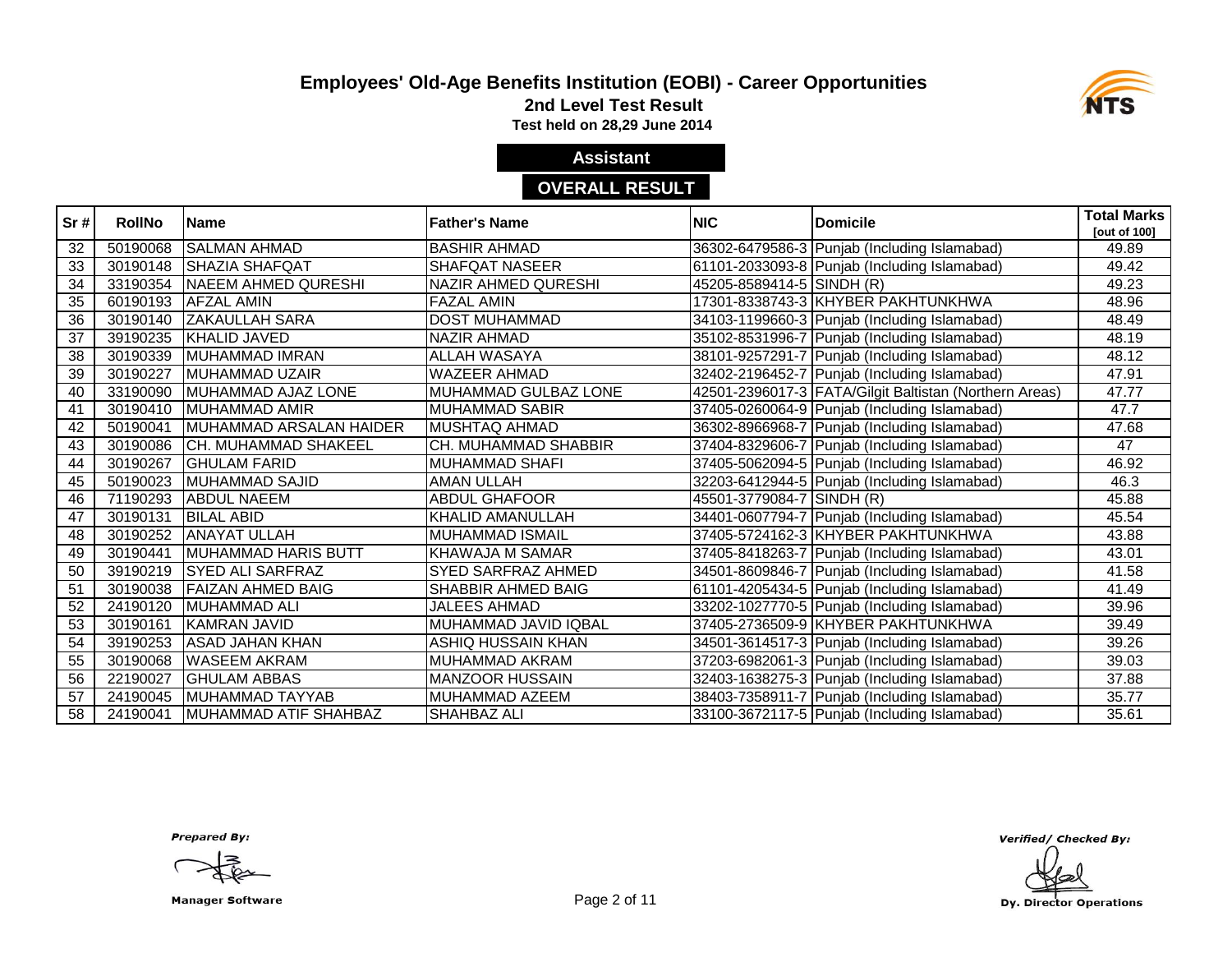

# **Assistant**

# **BALOCHISTAN**

| $\overline{\text{sr}}$ # | <b>RollNo</b> | <b>Name</b>                    | Father's Name                          | <b>NIC</b>      | <b>Total Marks</b><br><b>Tout of 1001</b> |
|--------------------------|---------------|--------------------------------|----------------------------------------|-----------------|-------------------------------------------|
|                          | 33190235      | <b>MUSTAFA</b><br><b>UMAIR</b> | <b>GHUL</b><br>' MUSTAFA<br>PAL.<br>AM | 41306-8410227-1 | 57.82                                     |

**Prepared By:** 

Manager Software **Example 2** of 11

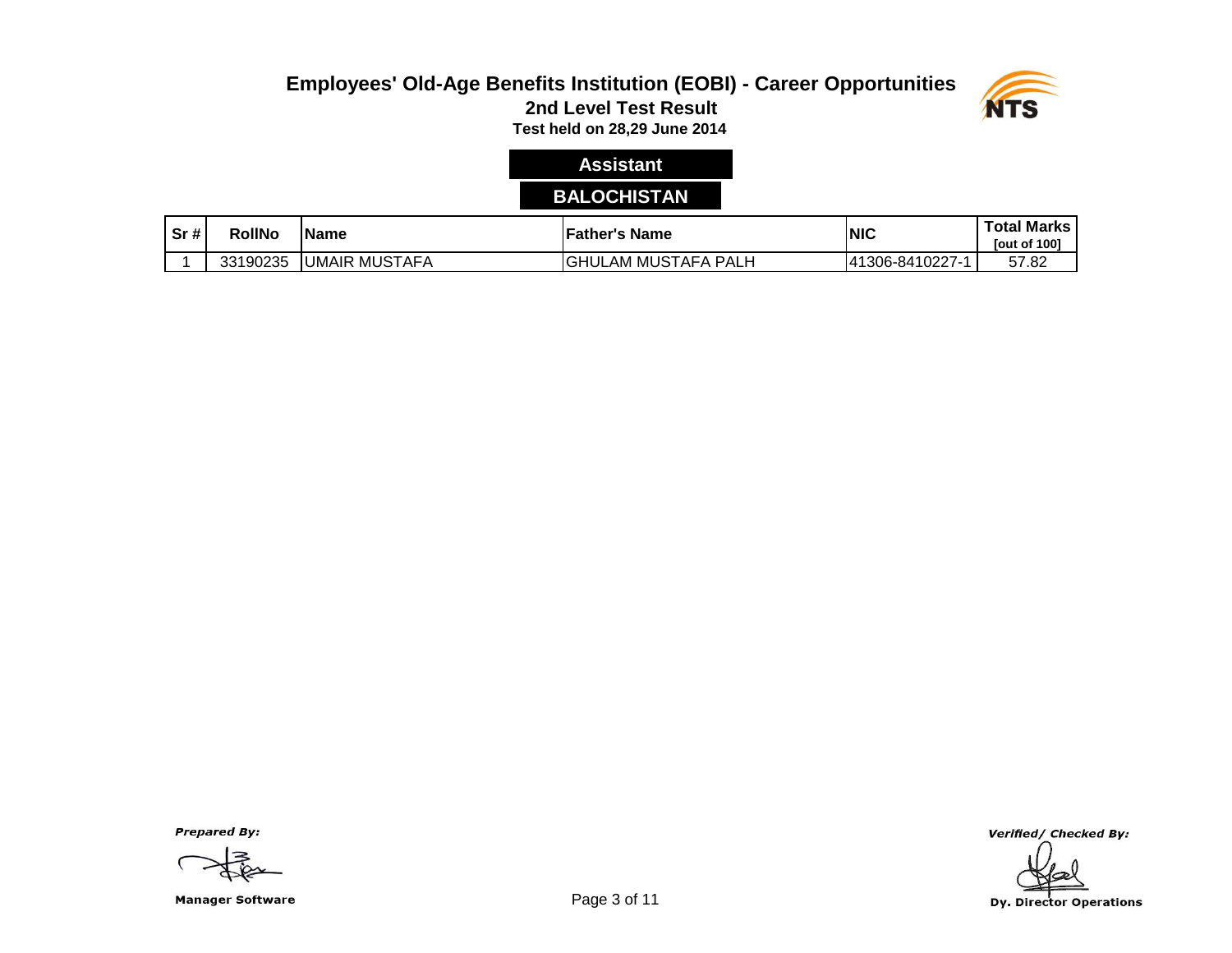

#### **Assistant**

### **FATA/Gilgit Baltistan (Northern Areas)**

| Sr# | <b>RollNo</b> | IName                                   | <b>Father's Name</b>                     | NIC             | <b>Total Marks</b><br><b>Tout of 1001</b> |
|-----|---------------|-----------------------------------------|------------------------------------------|-----------------|-------------------------------------------|
|     | 33190090      | LONE<br><b>IMUHAMMAD</b><br><b>AJAZ</b> | <b>LONE</b><br><b>IMUHAMMAD GULBAZ L</b> | 42501-2396017-3 | 47.77                                     |

**Prepared By:** 

Manager Software **Example 2018** Page 4 of 11

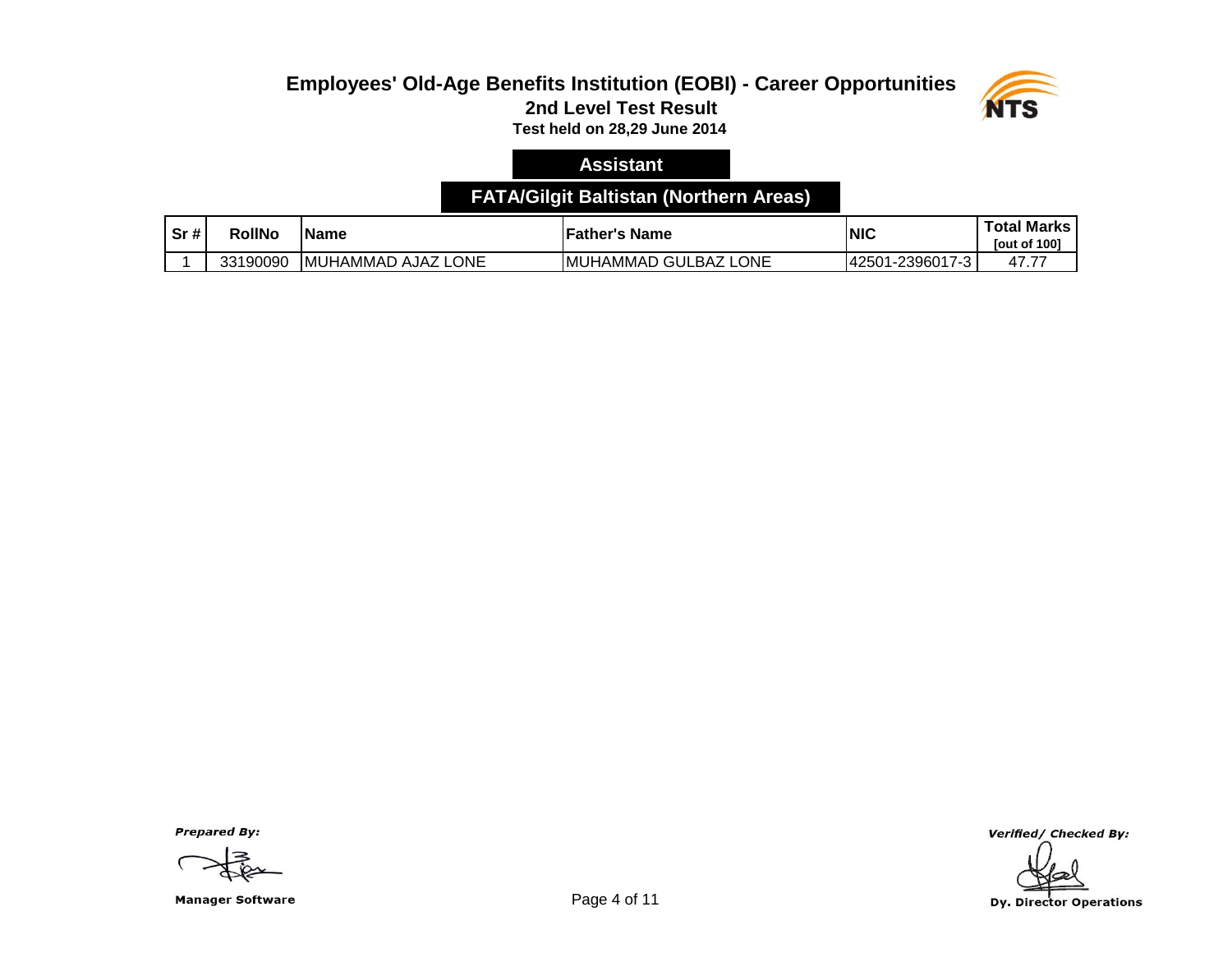

**2nd Level Test Result**

**Test held on 28,29 June 2014** 

### **Assistant**

### **KHYBER PAKHTUNKHWA**

| Sr# | <b>RollNo</b> | <b>IName</b>             | lFather's Name        | <b>INIC</b>      | <b>Total Marks</b><br><b>Tout of 1001</b> |
|-----|---------------|--------------------------|-----------------------|------------------|-------------------------------------------|
|     | 60190110      | <b>FAIZAN QADEER</b>     | <b>ABDUL QADEER</b>   | 16101-4404135-7  | 61.38                                     |
| 2   | 30190352      | <b>JABDUL SABOOR</b>     | IASAL JAN             | 14201-8207426-1  | 58.07                                     |
| 3   | 30190322      | <b>IKHALID IQBAL</b>     | UMAR JANAN KHATTAK    | 14301-9059153-5  | 53.15                                     |
| 4   | 30190296      | <b>IIMRAN ULLAH KHAN</b> | IRAHAMDIL KHAN        | l37405-6570580-5 | 51.29                                     |
| 5   | 60190193      | <b>IAFZAL AMIN</b>       | <b>FAZAL AMIN</b>     | 17301-8338743-3  | 48.96                                     |
| 6   | 30190252      | IANAYAT ULLAH            | IMUHAMMAD ISMAIL      | 37405-5724162-3  | 43.88                                     |
|     | 30190161      | IKAMRAN JAVID            | IMUHAMMAD JAVID IQBAL | 37405-2736509-9  | 39.49                                     |

**Prepared By:** 

Manager Software **Example 2 and Software** Page 5 of 11

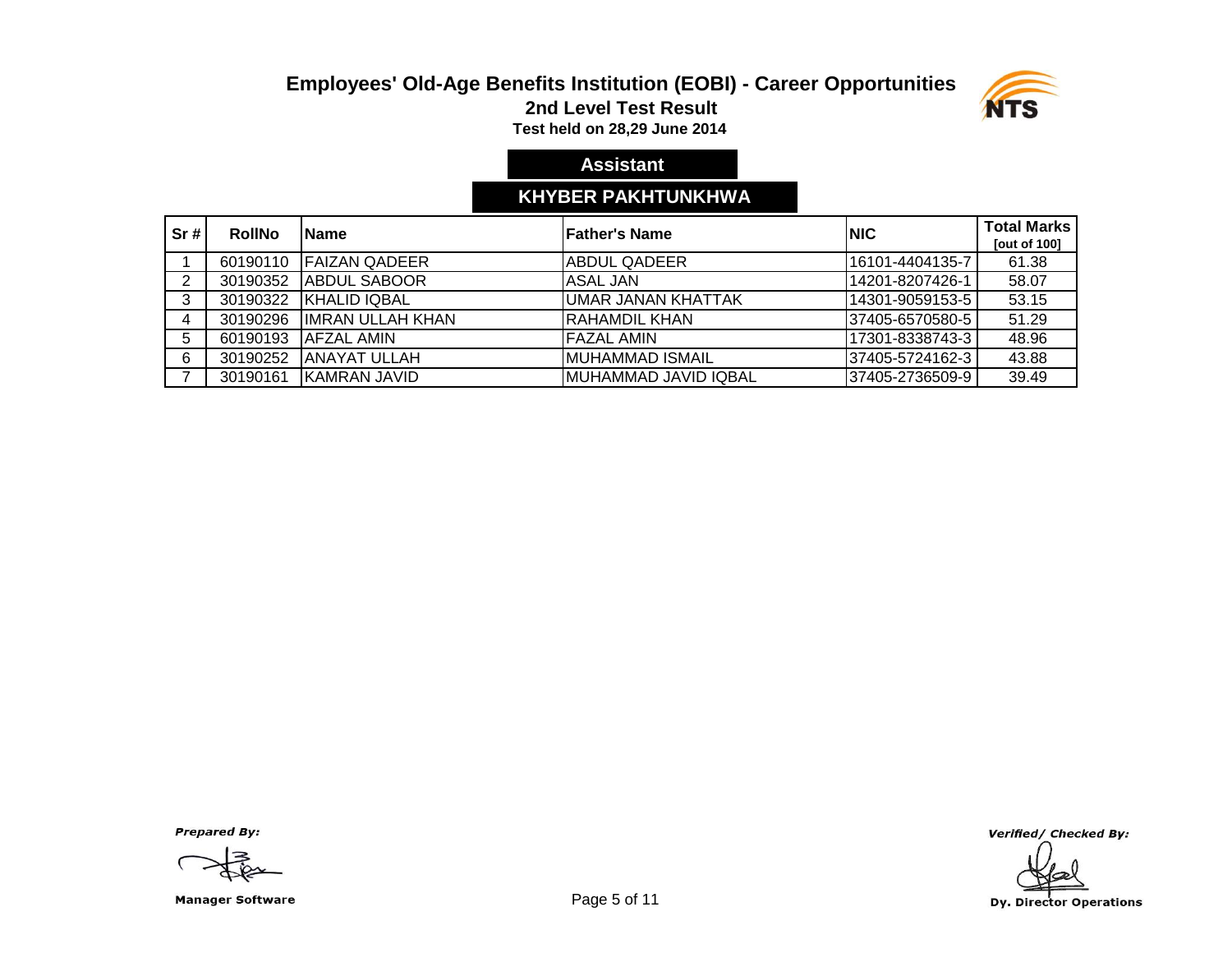

**2nd Level Test Result**

**Test held on 28,29 June 2014** 

### **Assistant**

### **Punjab (Including Islamabad)**

| Sr#            | <b>RollNo</b> | <b>Name</b>                     | <b>Father's Name</b>        | <b>NIC</b>      | <b>Total Marks</b><br>[out of 100] |
|----------------|---------------|---------------------------------|-----------------------------|-----------------|------------------------------------|
|                | 39190194      | RANA SHAFAAT ALI                | <b>RIASAT ALI AZIMI</b>     | 35201-3971508-7 | 66.97                              |
| $\overline{2}$ | 30190460      | UMER SALEEM                     | <b>SALEEM AKHTAR</b>        | 37405-2912696-9 | 58.11                              |
| 3              | 30190518      | IMUHAMMAD ARJMAND KHAN SHERWANI | MUHAMMAD ADIL KHAN SHERWANI | 61101-1549508-3 | 55.85                              |
| 4              | 30190124      | ABDUL WAHEED                    | <b>ZUBAIR AHMED</b>         | 61101-3244277-5 | 55.84                              |
| 5              | 24190090      | <b>RIZWAN ASLAM</b>             | <b>MUHAMMAD ASLAM</b>       | 33100-5209226-7 | 52.04                              |
| 6              | 39190035      | MUHAMMAD BASIT                  | FAZAL MUHAMMAD              | 35202-5426295-1 | 51.91                              |
| $\overline{7}$ | 30190433      | <b>FAISAL WAQAR RIZVI</b>       | ABDUL RAZAQ RIZVI           | 37405-7470631-5 | 51.51                              |
| 8              | 30190126      | <b>NOUMAN HUSSAIN</b>           | <b>AKHTAR HUSSAIN</b>       | 61101-2403894-7 | 50.32                              |
| 9              | 30190164      | <b>ARSHAD MEHMOOD</b>           | <b>KHALID AMANULLAH</b>     | 34401-2946306-7 | 49.92                              |
| 10             | 50190068      | <b>SALMAN AHMAD</b>             | <b>BASHIR AHMAD</b>         | 36302-6479586-3 | 49.89                              |
| 11             | 30190148      | ISHAZIA SHAFQAT                 | <b>SHAFQAT NASEER</b>       | 61101-2033093-8 | 49.42                              |
| 12             | 30190140      | <b>ZAKAULLAH SARA</b>           | <b>DOST MUHAMMAD</b>        | 34103-1199660-3 | 48.49                              |
| 13             | 39190235      | KHALID JAVED                    | <b>NAZIR AHMAD</b>          | 35102-8531996-7 | 48.19                              |
| 14             | 30190339      | MUHAMMAD IMRAN                  | <b>ALLAH WASAYA</b>         | 38101-9257291-7 | 48.12                              |
| 15             | 30190227      | IMUHAMMAD UZAIR                 | <b>WAZEER AHMAD</b>         | 32402-2196452-7 | 47.91                              |
| 16             | 30190410      | MUHAMMAD AMIR                   | <b>MUHAMMAD SABIR</b>       | 37405-0260064-9 | 47.7                               |
| 17             | 50190041      | IMUHAMMAD ARSALAN HAIDER        | <b>MUSHTAQ AHMAD</b>        | 36302-8966968-7 | 47.68                              |
| 18             | 30190086      | <b>CH. MUHAMMAD SHAKEEL</b>     | CH. MUHAMMAD SHABBIR        | 37404-8329606-7 | 47                                 |
| 19             | 30190267      | IGHULAM FARID                   | <b>MUHAMMAD SHAFI</b>       | 37405-5062094-5 | 46.92                              |
| 20             | 50190023      | IMUHAMMAD SAJID                 | <b>AMAN ULLAH</b>           | 32203-6412944-5 | 46.3                               |
| 21             | 30190131      | <b>BILAL ABID</b>               | <b>KHALID AMANULLAH</b>     | 34401-0607794-7 | 45.54                              |
| 22             | 30190441      | MUHAMMAD HARIS BUTT             | KHAWAJA M SAMAR             | 37405-8418263-7 | 43.01                              |
| 23             | 39190219      | <b>SYED ALI SARFRAZ</b>         | <b>SYED SARFRAZ AHMED</b>   | 34501-8609846-7 | 41.58                              |
| 24             | 30190038      | <b>FAIZAN AHMED BAIG</b>        | SHABBIR AHMED BAIG          | 61101-4205434-5 | 41.49                              |
| 25             | 24190120      | MUHAMMAD ALI                    | <b>JALEES AHMAD</b>         | 33202-1027770-5 | 39.96                              |
| 26             | 39190253      | <b>ASAD JAHAN KHAN</b>          | ASHIQ HUSSAIN KHAN          | 34501-3614517-3 | 39.26                              |
| 27             | 30190068      | <b>WASEEM AKRAM</b>             | MUHAMMAD AKRAM              | 37203-6982061-3 | 39.03                              |
| 28             | 22190027      | <b>GHULAM ABBAS</b>             | <b>MANZOOR HUSSAIN</b>      | 32403-1638275-3 | 37.88                              |

**Prepared By:** 

Manager Software **Example 2018** 2019 12:38 Page 6 of 11

Verified/ Checked By:

Dy. Director Operations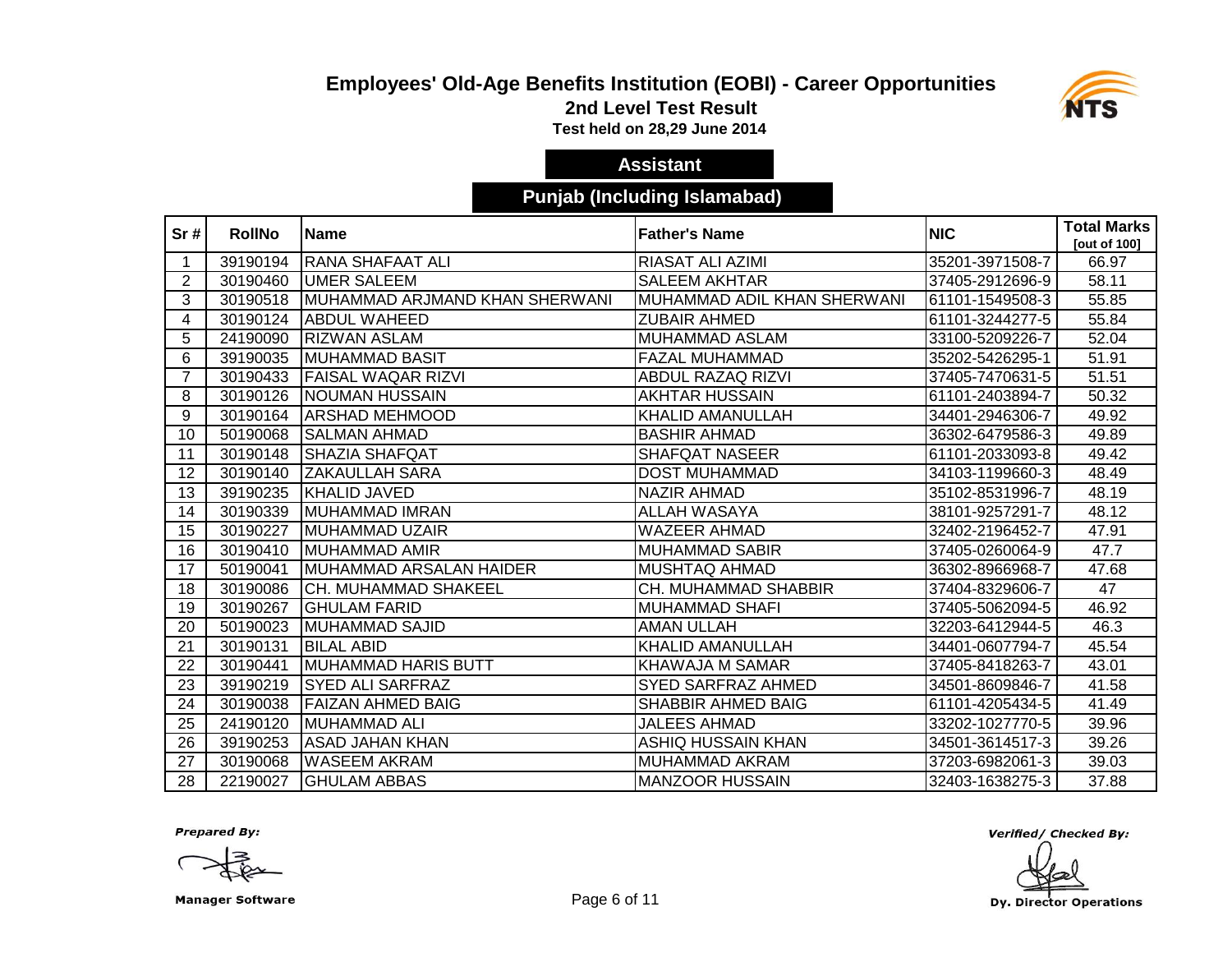#### **Employees' Old-Age Benefits Institution (EOBI) - Career Opportunities 2nd Level Test Result**



**Test held on 28,29 June 2014** 

### **Assistant**

### **Punjab (Including Islamabad)**

| Sr# | <b>RollNo</b> | <b>IName</b>                  | lFather's Name         | <b>INIC</b>      | <b>Total Marks</b><br><b>Tout of 1001</b> |
|-----|---------------|-------------------------------|------------------------|------------------|-------------------------------------------|
| 29  | 24190045      | <b>IMUHAMMAD TAYYAB</b>       | <b>IMUHAMMAD AZEEM</b> | 38403-7358911-7  | 35.77                                     |
| 30  | 24190041      | <b>IMUHAMMAD ATIF SHAHBAZ</b> | ISHAHBAZ AL            | 133100-3672117-5 | 35.61                                     |

**Prepared By:** 

Manager Software **Example 2** of 11

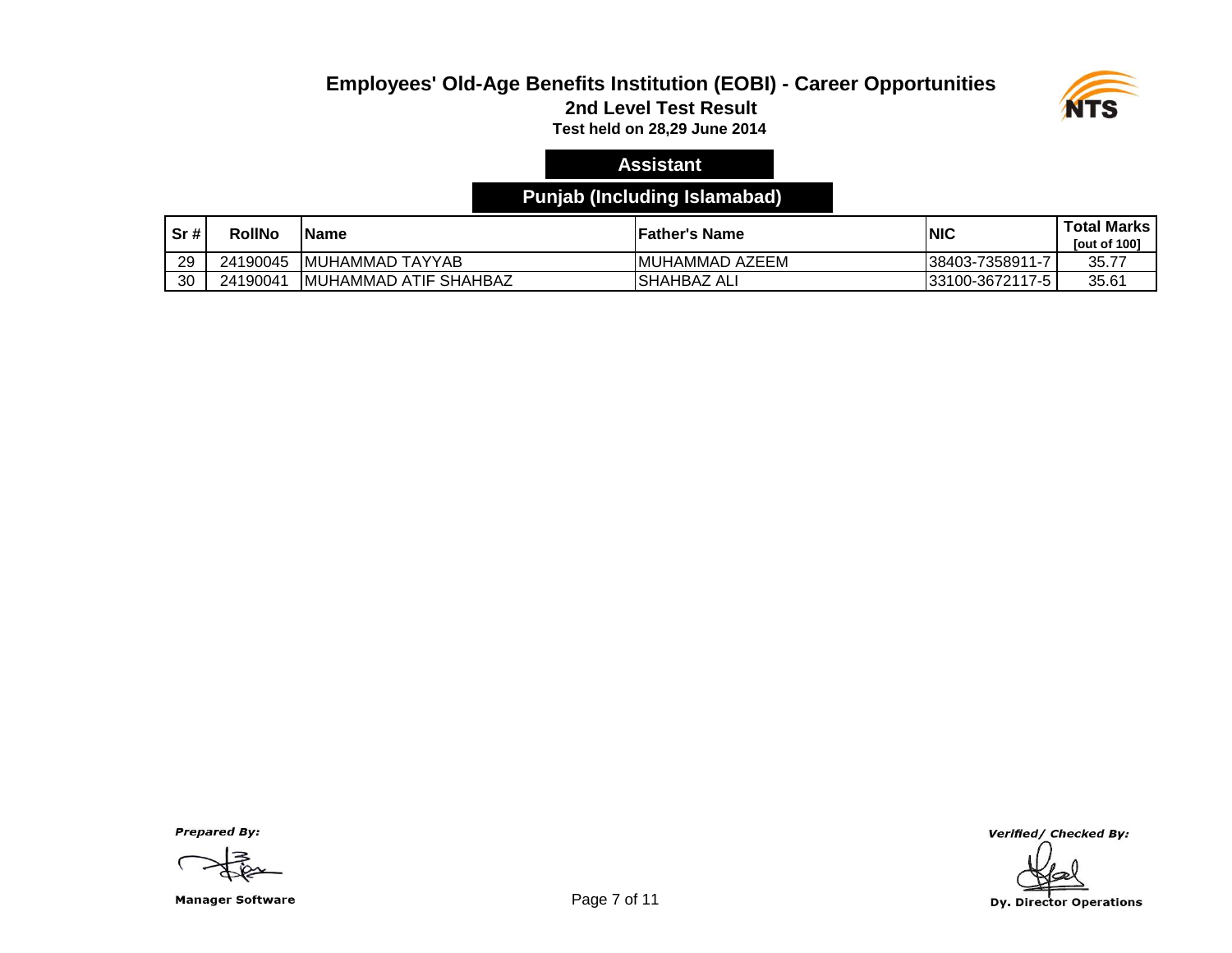

#### **Assistant**

### **Punjab (Inc Islamabad) (WOMEN)**

| Sr# | RollNo   | IName                            | <b>Father's Name</b>                | <b>INIC</b>           | <b>Total Marks</b><br><b>Tout of 1001</b> |
|-----|----------|----------------------------------|-------------------------------------|-----------------------|-------------------------------------------|
|     | 30190148 | <b>SHAFQAT</b><br><b>ISHAZIA</b> | <b>NASEER</b><br><b>SHAFQ</b><br>QA | 1-2033093-8<br>161101 | 49.42                                     |

**Prepared By:** 

Manager Software **Example 2 and Series** Page 8 of 11

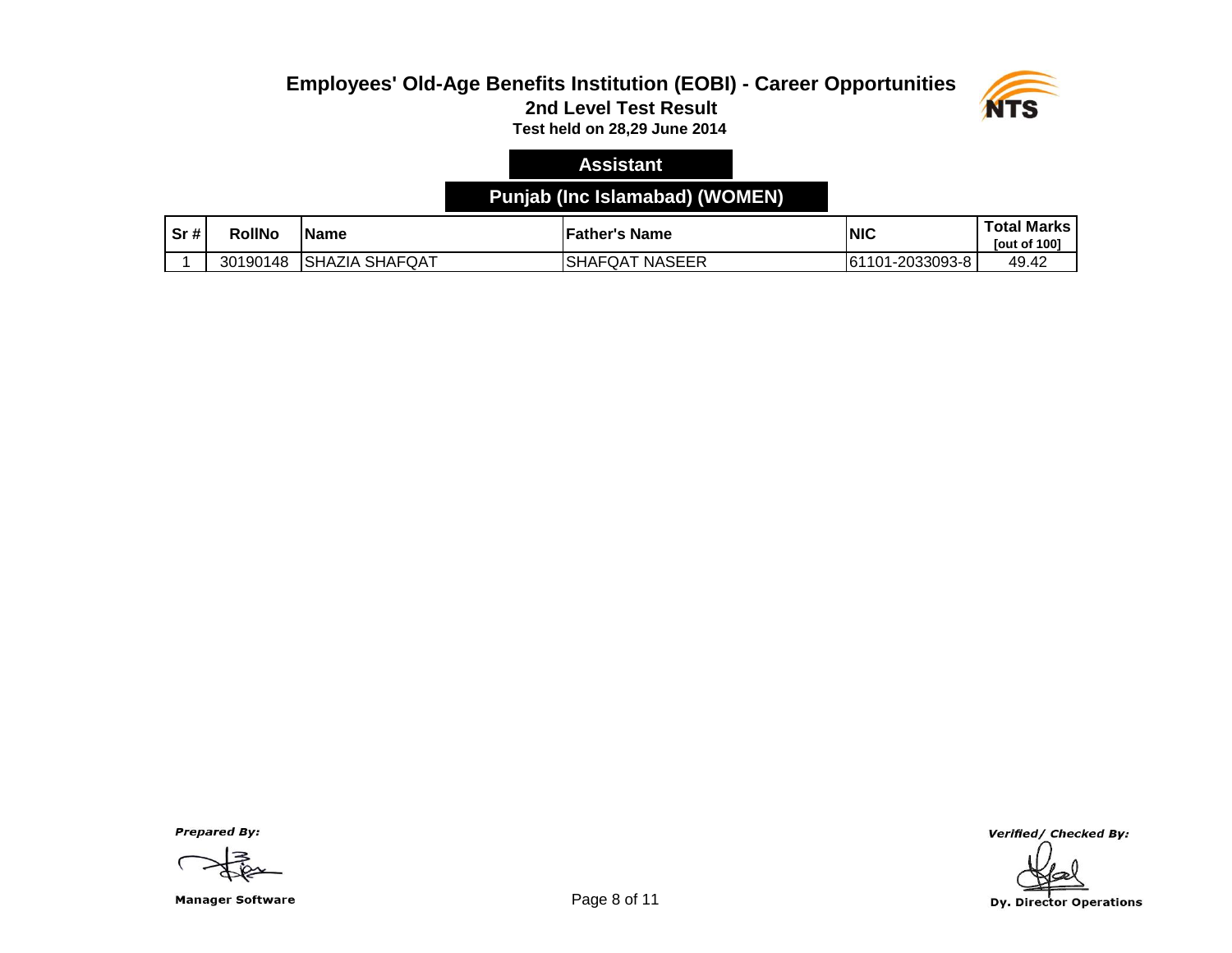

#### **Assistant**

#### **Punjab (Inc Islamabad) (DISABLE)**

| Sr# | <b>RollNo</b> | lName                     | <b>Father's Name</b>   | NIC             | <b>Total Marks</b><br><b>Tout of 1001</b> |
|-----|---------------|---------------------------|------------------------|-----------------|-------------------------------------------|
|     | 30190227      | <b>IMUHAMMAD</b><br>UZAIR | AHMAD<br><b>WAZEER</b> | 32402-2196452-7 | 47.91                                     |

**Prepared By:** 

Manager Software **Example 2 and Server 2 and Server 2 and Server 2 and Server 2 and Server 2 and Server 2 and S** 

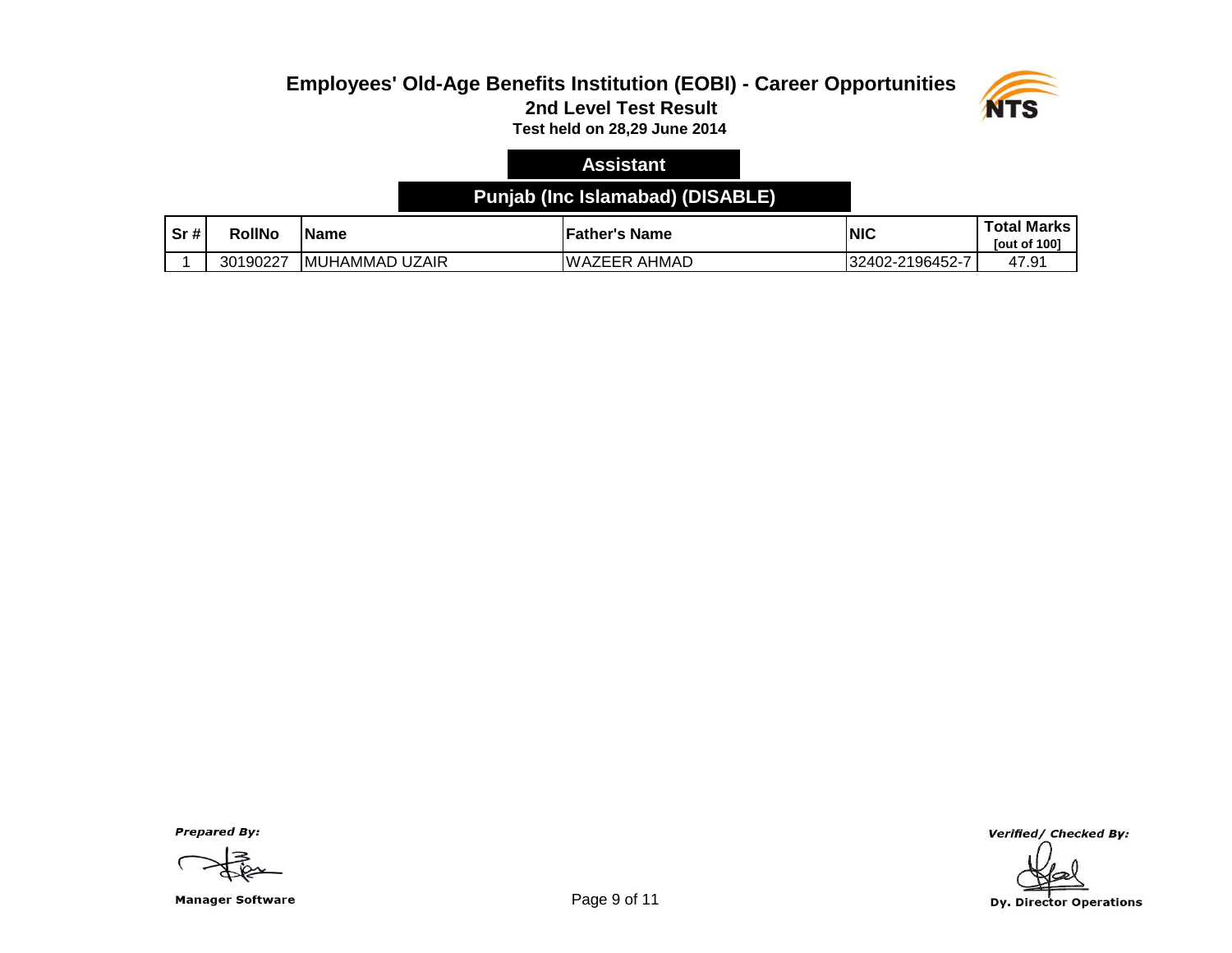

**2nd Level Test Result**

**Test held on 28,29 June 2014** 

# **Assistant**

# **SINDH (R)**

| Sr#            | <b>RollNo</b> | <b>IName</b>               | <b>Father's Name</b>       | <b>INIC</b>     | <b>Total Marks</b><br>[out of 100] |
|----------------|---------------|----------------------------|----------------------------|-----------------|------------------------------------|
|                | 33190303      | NISAR AHMED JAMALI         | MUHAMMAD RAFIQUE JAMALI    | 41201-6487840-9 | 64.25                              |
| 2              | 29190133      | SANAULLAH HISBANI          | <b>REHMATULLAH HISBANI</b> | 41306-9782207-3 | 63.7                               |
| 3              | 33190315      | <b>JANWER HUSSAIN</b>      | <b>MUHAMMED IBRAHIM</b>    | 42301-0992570-7 | 63.2                               |
| 4              | 71190080      | <b>WAQAR AHMED</b>         | MUNEER AHMED ABBASI        | 43203-5180948-1 | 62.96                              |
| 5              | 33190210      | <b>ARSALAN</b>             | <b>TARIQ</b>               | 42401-6700821-3 | 60.04                              |
| 6              | 71190071      | IMAQSOOD AHMED             | NIAZ ALI MAKA              | 43203-9260933-7 | 58.23                              |
| $\overline{7}$ | 71190532      | ITAHIR ALI                 | ALI ASGHAR ANSARI          | 43203-9471856-3 | 57.73                              |
| 8              | 29190366      | ISHEERAZ ANWAR             | MUHAMMAD KHAN              | 41305-2898390-1 | 57.07                              |
| 9              | 33190251      | <b>I</b> ABDUL REHMAN      | IMUHARRAM ALI              | 42501-9309617-7 | 55.49                              |
| 10             | 39190081      | AKHTAR ALI                 | <b>ALLAH RAKHIO</b>        | 45504-0350136-1 | 52.84                              |
| 11             | 33190354      | <b>NAEEM AHMED QURESHI</b> | NAZIR AHMED QURESHI        | 45205-8589414-5 | 49.23                              |
| 12             | 71190293      | IABDUL NAEEM               | <b>ABDUL GHAFOOR</b>       | 45501-3779084-7 | 45.88                              |

**Prepared By:** 

Manager Software **Example 20 and Server 20 and Server 20 and Page 10 of 11**